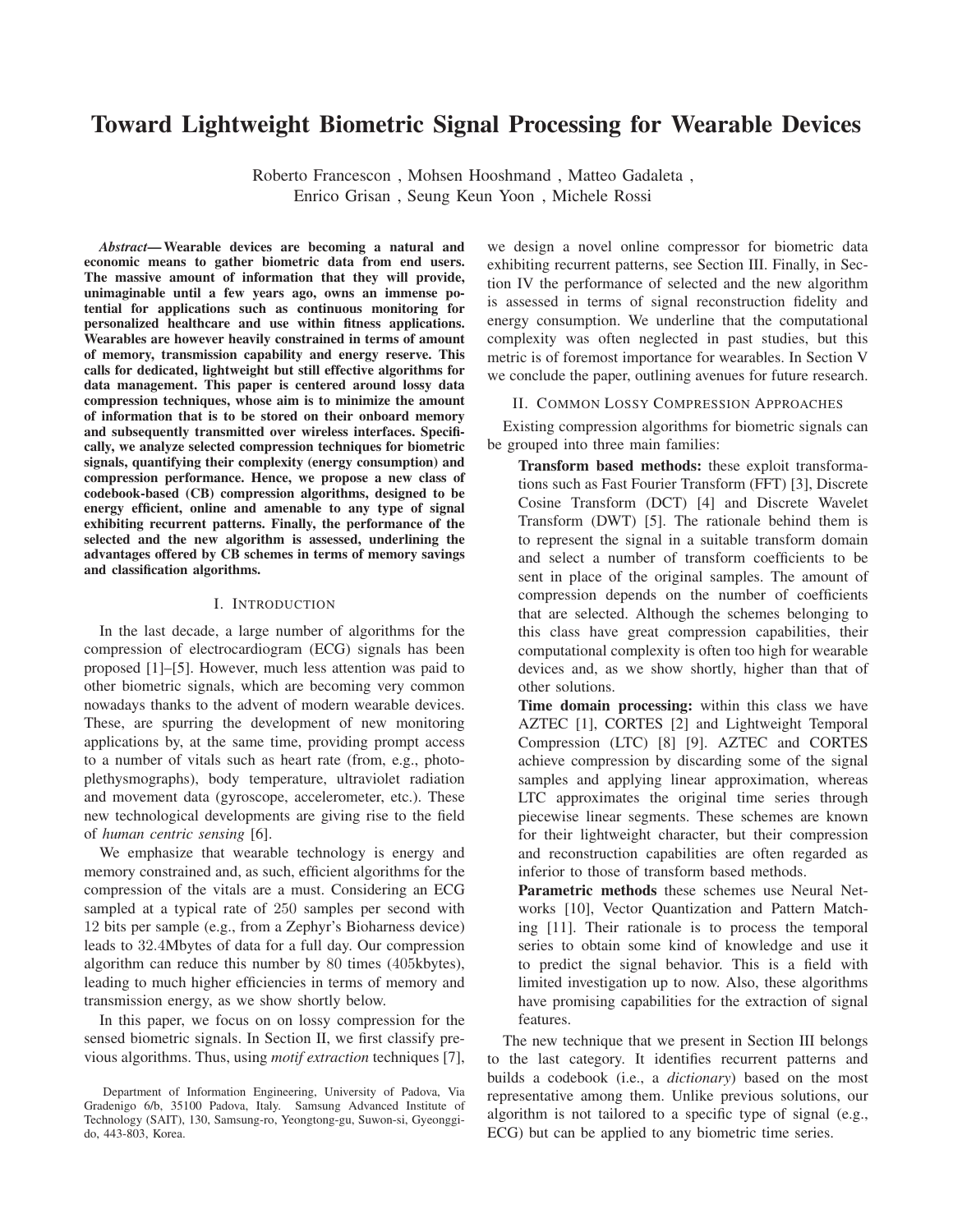

Fig. 1. Diagram of the codebook-based compression algorithm.

## **III. CODEBOOK-BASED LOSSY COMPRESSION**

In this section we describe an original lightweight signal compression algorithm based on the concept of *motif extraction* [7]. Its main building blocks are shown in Fig. 1 and explained in what follows. The algorithm works with input biometric signals exhibiting recurrent patterns such as ECG, photo-plethysmographic traces (PPG), arterial blood pressure (ABP), respiratory signals (RS), etc. Our rationale is that recurrent patterns can be efficiently identified and used to build, at runtime, a codebook. This codebook has to be synchronized with the decompressor at the receiver and compression is achieved by sending, for each input pattern, the corresponding index in the codebook, in place of the original data sequence. We achieved this using a number of processing functions (see Fig. 1), including: 1) a passband filter, 2) a peak detector, 3) a frame extractor, 4) a codebook manager.

Passband filtering: as a first step, we apply a passband filter to remove artifacts. This filter currently operates in the band 8, 20 Hz, although this can be easily tuned. Here, we implemented the third-order Butterworth filter of [12]. This processing is utilized to remove high frequency noise and the DC component.

**Peak detection:** here we have adopted the technique of [13] which has been conceived and tested especially for ECG signals. This algorithm is self-tuned and optimizes itself based on the input data sampling rate. We picked this scheme as it is very fast and lightweight and thus suitable for use in wearable and energy constrained devices. Also, although the algorithm has been tested with ECG traces, through minimal modifications, we also found it effective for PPG, ABP and RS signals.

Frame extractor: once the peaks are detected, we isolate the data samples between subsequent peaks. These constitute the input segments for our compressor algorithm. Note that, unlike the common practice of centering the frames around the peaks, we define a segment as the data sequence between subsequent peaks. This allows using machine learning algorithms for the construction of the codebook, as we detail shortly.

**Codebook manager:** this block has a pivotal role in our signal compression framework. It is loosely based on *vector quantization* [14] and has two main functions: 1) *maintaining* a consistent and well representative codebook, 2) encoding input patterns into the corresponding indices from the codebook. Let  $x_t$  be the segment provided by the pattern matching block at the generic time  $t$ 0 (time is discrete). Also,

 $c_1, \ldots, c_N$  we indicate the codebook at time with  $\mathcal{C}_t$ t and with  $c_i$ ,  $i = 1, \ldots, N$ , the corresponding codewords. Segment  $x_t$  is remapped into a new segment  $y_t$  of predefined length (*W* samples), where size  $c_i$ size  $y_t$ W.  $1, \ldots, N$ . The new segment  $y_t$  is obtained using a for  $i$ classical resampling procedure and removing offset  $o_t$  and gain  $g_t$  from  $x_t$  (see equations (5)–(7) of [7]).<sup>1</sup> Thus, a suitable distance  $d\mathbf{y}_t, \mathbf{c}_i$  is evaluated for all words  $\mathbf{c}_i$  in the codebook and the one with the minimum distance, with index i, is selected. Now, if d  $y_t$ ,  $c_i$  $\varepsilon$ , codeword *i* is deemed a good representative for the current segment, otherwise  $y_t$  is added to the codebook as a new codeword, where with  $i$  we mean the associated index. In the last case, the new codeword has to be communicated to the compressor.  $\varepsilon$  is a tunable parameter that we use to control the signal reconstruction fidelity at the decompressor. Finally, the index  $i$  is sent in place of the full segment, along with  $o_t$ ,  $g_t$  and its original segment length,  $\ell_t$ .

We remark that several distance functions can be used in the manager, the  $L$  -norm has been considered for the results in this paper as we found it performed satisfactorily across a large range of signals. To approximate a segment, the decompressor applies three transforms to segment  $i$  from the codebook: renormalization with respect to offset  $o_t$  and gain  $g_t$  and resampling according to the actual segment length  $\ell_t$ . The removal of codewords from the codebook can be implemented based on last used timestamps, although this aspect is not evaluated here and is left as a future work.

## **IV. PERFORMANCE EVALUATION**

Next, we show quantitative results for the considered signal compression algorithms, detailing their energy consumption, compression and reconstruction fidelity performance. The *energy consumption* has been computed for all compression algorithms by taking into account the number of operations performed by the micro-controller unit (MCU), i.e., the number of summations, multiplications, divisions and comparisons. These have been subsequently translated into the corresponding number of cycles and, in turn, into the energy consumption in Joule/bit considering the Cortex M4 as a reference processor. The *compression efficiency* has been computed as the ratio between the total number of bits required to transmit the original signal divided by those required for the transmission of the compressed one. For the reconstruction fidelity, we computed the root mean square error (RMSE) between the original and the compressed signals. Next, we show results for ECG and PPG considering biometric traces from the MIT-BIH and Physionet MIMIC II databases [15].

As a first set of results, in Fig. 2 we plot the RMSE as a function of the compression efficiency for the considered algorithms. Here, the RMSE has been expressed as a percentage of the average peak-to-peak amplitude of the input signal. Two variants of DCT and DWT have been implemented.

<sup>&</sup>lt;sup>1</sup>A linear resampling technique is used for the results in this paper, although other schemes based on quadratic and Spline interpolation can also be used.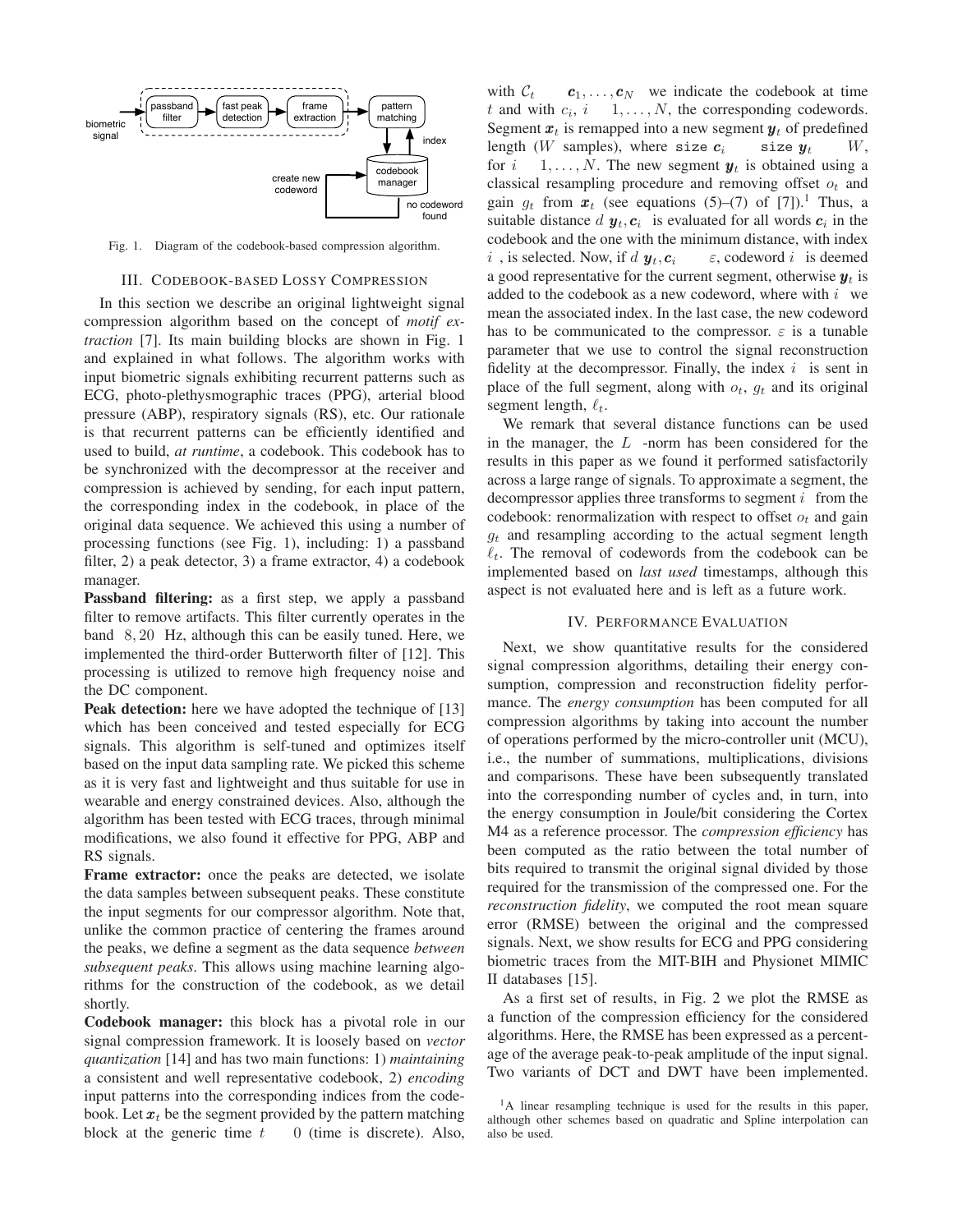

Fig. 2. ECG signal: RMSE vs Compression efficiency.

In the first implementation (labeled DCT and DWT), the compressor operates according to a controlled *maximum* error tolerance, provided as an input parameter. Thus, at each iteration, it checks how many and which transform coefficients are to be retained (and sent) for maximum compression performance, while meeting the given error requirement (see [16]). A second and lightweight implementation (DCT-LW and DWT-LW) considers a threshold on the amount of signal energy that is captured by the selected coefficients, irrespective of the reconstruction error at the decompressor. Note that LTC and our own codebookbased (CB) scheme of Section III only operate according to the first approach, i.e., setting the error tolerance. From Fig. 2, we observe that there is no single best algorithm: some schemes perform best in terms of RMSE and others in terms of compression efficiency and they also differ in terms of maximum achievable compression. At low compression efficiencies, DCT and DWT provide the best reconstruction fidelity. Their lightweight variants perform worse because they have no way to assess which coefficients are the best to be retained in terms of RMSE. As already observed in [16], LTC has excellent results in terms of RMSE, however its linear approximations only preserves the R peaks (in the ECG case), while losing details elsewhere. CB performs satisfactorily at low compression ratios and, most importantly, maintains the RMSE quite small (see its trend for an increasing compression efficiency) showing the highest compression ratios, i.e., as high as 80 times for the considered signal and 30% greater than the maximum compression efficiency of LTC.

In Fig. 3, we show the RMSE against the energy drained by the compression algorithms. As expected, DCT and DWT are the most energy demanding and this is due to their error checks in the selection of the coefficients, which imply the execution of inverse transforms at the compressor. LTC is energy efficient and is in fact a good candidate, despite its simplicity (linear approximations). CB performs in the middle between DCT / DWT and LTC. However, we underline that the energy consumption of CB is dominated by the bandpass filter and the peak-detection blocks of Fig. 1. To



Fig. 3. ECG signal: RMSE vs energy consumption for compression.



Fig. 4. ECG signal: compression efficiency vs total energy consumption.

see this, we have plotted the performance of CB without the pre-processing blocks (termed "CB-NoPre"). As anticipated, CB-NoPre is the most energy efficient algorithm. Note that filtering is always performed to remove measurement artifacts and peak detection is also very often utilized to extract relevant signal features such as the instantaneous heart rate. Given this, the energy consumption associated with the required pre-processing functions may not be a problem, especially if these functions are to be executed anyway. In Fig. 4, we show the compression efficiency against the *total* energy consumption, where the latter is obtained summing the energy required for compression and the subsequent transmission of the compressed signal over a Bluetooth LE wireless interface (a Texas Instruments CC2541 radio was considered for the results in this paper). From this plot, we see that the total energy consumption is dominated by the transmission energy. As a consequence, the compression efficiency is key to reducing the energy drained, but different algorithms do not show noticeable differences.

The codebook size is quantified in Fig. 5. From this graph, we postulate that it may make sense to use CB for compression efficiencies, e.g., greater than 40. Within this range, the number of patterns in the dictionary is smaller